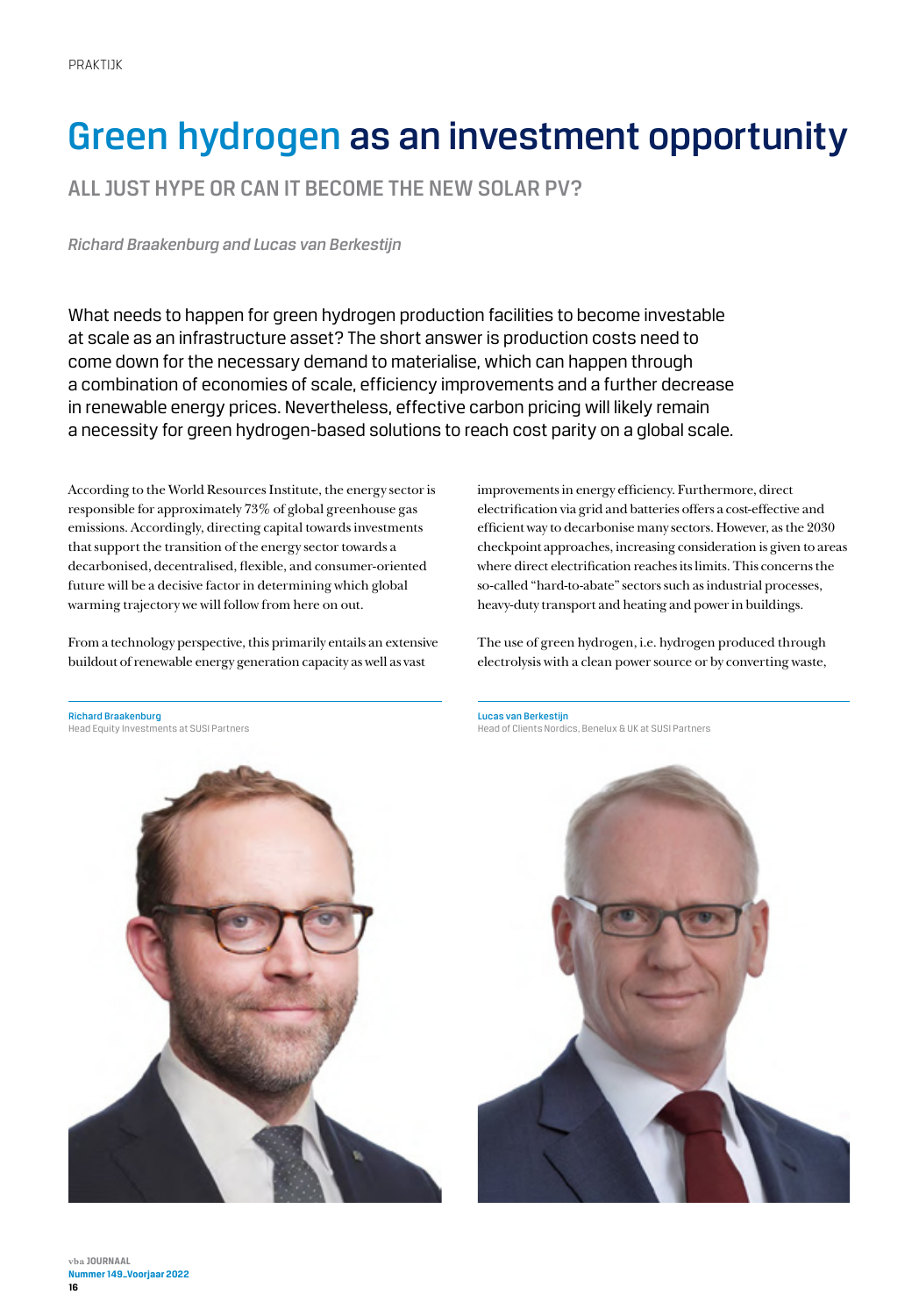can offer solutions in all these areas, but often the associated technologies still lag behind in efficiency and cost competitiveness. However, with the right policies in place, and the sector starting to scale up its production and prices decreasing accordingly, there is little doubt that green hydrogen will become a crucial part of the solution to climate change. In its "Net Zero by 2050" scenario, the International Energy Agency (IEA) estimates that green hydrogen will meet 10% of total final energy consumption by 2050.

> WHILE PROGRESS IS BEING MADE, INVESTMENTS IN GREEN HYDROGEN STILL NEED TO INCREASE SIGNIFICANTLY FOR A NET ZERO BY 2050 SCENARIO TO REMAIN WITHIN REACH

This article will focus on the production of hydrogen through electrolysis using wind or solar energy as a power input, as this is the dominant method to produce green hydrogen today. It aims to give an assessment of the key factors that can make such production facilities investable at scale for infrastructure capital. It therefore looks at the status quo and the progress being made, both globally and in the Netherlands, goes on to give an overview of potential offtakers, and then dives into the individual cost drivers of production in order to finally sketch out a rough timeline for the future development of green hydrogen.

# **STILL SHORT OF TARGETS DESPITE SIGNIFICANT PROGRESS BEING MADE**

As of 2020, the total amount of hydrogen produced globally stood at approx. 90Mt, using almost exclusively fossil fuels as feedstock, which resulted in  $CO_2$  emissions of roughly 900 million tonnes, equivalent to 2.86% of global energy related CO2 emissions. Green hydrogen production therefore needs to be significantly scaled up over the coming years to both replace emissions-intensive (grey) hydrogen production methods, and to introduce green hydrogen for use in sectors previously

reliant on direct or indirect (refined fuels) use of coal, oil, or natural gas.

In mid-2021, global electrolyser capacity reached just over 300MW, double the amount registered five years earlier. This increase is expected to accelerate significantly with close to 400 projects currently under development, which would account for close to 90GW capacity by 2030 if all projects reach operational stage. However, the 90GW would produce only 8Mt of hydrogen, which is an order of magnitude short of the 80Mt required under the IEA's "Net Zero by 2050" scenario (IEA, 2021a).

When looking at corresponding capital requirements for the green hydrogen space, the situation looks similar. While progress is being made, investments in green hydrogen still need to increase significantly for a net zero by 2050 scenario to remain within reach. The 17 countries who currently have dedicated hydrogen strategies have committed at least USD 37 billion, adding to commitments from the private sector of some USD 300 billion. While the deployment of these amounts would already be a huge step, the required amount estimated by the IEA through 2030 stands at USD 1,200 billion (IEA, 2021b).

# **COMMITMENT TO HYDROGEN IN THE NETHERLANDS**

While the current hydrogen economy in the Netherlands is still at an early stage, substantial efforts are being made towards the further buildout of hydrogen energy infrastructure. The Dutch hydrogen strategy includes a target electrolysis capacity of 500MW by 2025 and 3-4GW by 2030, essentially starting from zero with currently only 1MW in operation. Similarly ambitious targets have been set for the transport sector, as shown in Figure 1.

As part of the strategy, the country intends to leverage its large offshore wind potential in the North Sea for the production of green hydrogen. Further factors enabling the expansion of hydrogen infrastructure in the Netherlands include the wide availability of gas transport networks, high potential for hydrogen storage in salt caverns and empty gas fields, and favourable geographical position and existing port infrastructure making the country a favourite to become

Figure 1

Current status vs. targets in relation to hydrogen deployment in the Netherlands – IPHE, 2021

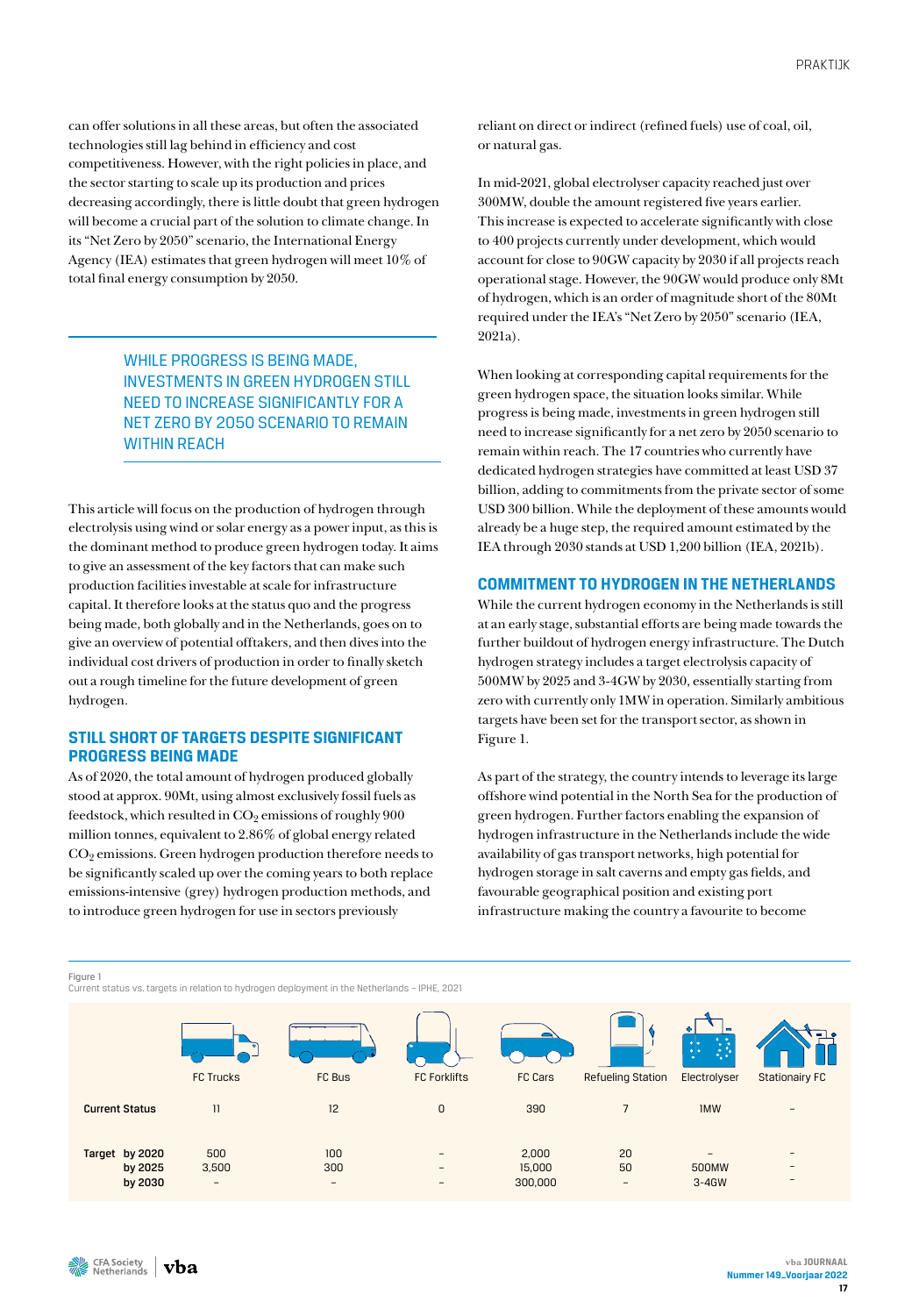a global hydrogen trading hub. Initial projects are developed by large industrials and utilities such as the North Sea Port in the Scheldt Delta region where ammonia producer Yara has teamed up with offshore wind giant Orsted and utility Engie to produce green ammonia.

# **IMPORTANCE OF TYING GREEN HYDROGEN PRODUCTION TO ADDITIONAL RENEWABLES CAPACITIES**

Since the production of green hydrogen via electrolysis requires renewable power, the two main infrastructure assets required, i.e. renewable energy plants and electrolysers, are expected to become part of integrated projects in many cases. From a systemic point of view, tying green hydrogen production facilities to additional clean power production assets is imperative, as standalone electrolysers would put a strain on power networks, increasing demand and raising power prices. Accordingly, assessing the economic viability of green hydrogen production facilities often requires an assessment that goes beyond screening the costs of commissioning and operating an electrolyser.

> FROM A SYSTEMIC POINT OF VIEW, TYING GREEN HYDROGEN PRODUCTION FACILITIES TO ADDITIONAL CLEAN POWER PRODUCTION ASSETS IS IMPERATIVE, AS STANDALONE ELECTROLYSERS WOULD PUT A STRAIN ON POWER NETWORKS, INCREASING DEMAND AND RAISING POWER PRICES

Furthermore, pairing added renewables capacities with electrolysers can provide flexibility on the demand side, thereby helping to mitigate production patterns of renewable energy generation that do not match consumption patterns and therefore threaten grid stability. To illustrate: in times of low electricity demand and high renewables generation, operators are often forced to reduce the output of a generator from what it could otherwise produce given available resources. In other words, available resources are actively underutilised, leading to significant system inefficiencies. Adding flexibility on the demand side is one way to make use of this surplus energy. In times of oversupply, electrolysers can be used to produce hydrogen, which can then be either sold to hydrogen offtakers or be stored and converted back to electricity once demand is high and supply from renewable sources is low.

# **NO SUPPLY WITHOUT DEMAND**

For green hydrogen production projects to be viable, long-term security of demand, ideally from a diversified set of offtakers, is a key requirement. Hydrogen has many promising use cases, particularly in areas that are otherwise hard to decarbonise such as ammonia and methanol production, steelmaking,

heavy-duty transport, and long-term energy storage, among others.

The adoption of green hydrogen in all these sectors to a large degree depends on the availability of alternative technologies. Since electrification via grid and batteries is generally the cheaper and more efficient solution, the use of hydrogen is better placed in sectors where direct electrification is not viable. These hard-to-abate sectors often rely on large amounts of energy in dense and light form, require long-term storage capabilities or the possibility to transport energy over long distances.

> SINCE ELECTRIFICATION VIA GRID AND BATTERIES IS GENERALLY THE CHEAPER AND MORE EFFICIENT SOLUTION, THE USE OF HYDROGEN IS BETTER PLACED IN SECTORS WHERE DIRECT ELECTRIFICATION IS NOT VIABLE

Accordingly, utilities in need of low-carbon options to balance their electricity grids can rely on battery technology to deal with short-term fluctuations and short discharge durations. For periodical imbalances and longer discharge durations, green hydrogen is the more economical option. A similar breaking point in terms of vehicle weight and distance, although difficult to pinpoint, seems to exist for transport applications. While battery electric vehicles are primed to dominate the passenger car segment, fuel cell electric vehicles powered by hydrogen have advantageous characteristics to serve long-haul, heavy-duty applications with a centralised base of operation and irregular routes. Finally, heating and powering buildings is subject to seasonal temperature swings. Required energy storage and discharge durations are accordingly long and cannot be served via electrification at large scales, thus making hydrogen a promising solution for the sector in the long term.

The predominantly grey hydrogen produced today is used almost exclusively as feedstock for industrial purposes such as ammonia and methanol production, steelmaking and in oil refineries. Since the infrastructure for hydrogen use is already in place in these sectors, decarbonising this existing demand for hydrogen has a better chance of success in the short term than introducing green hydrogen to applications where hydrogen is rarely used today. However, in the medium to long term, further sectors like transport and heating will be increasingly pressed to adopt low-carbon solutions to minimise their carbon footprint thus enabling a more widespread use of green hydrogen.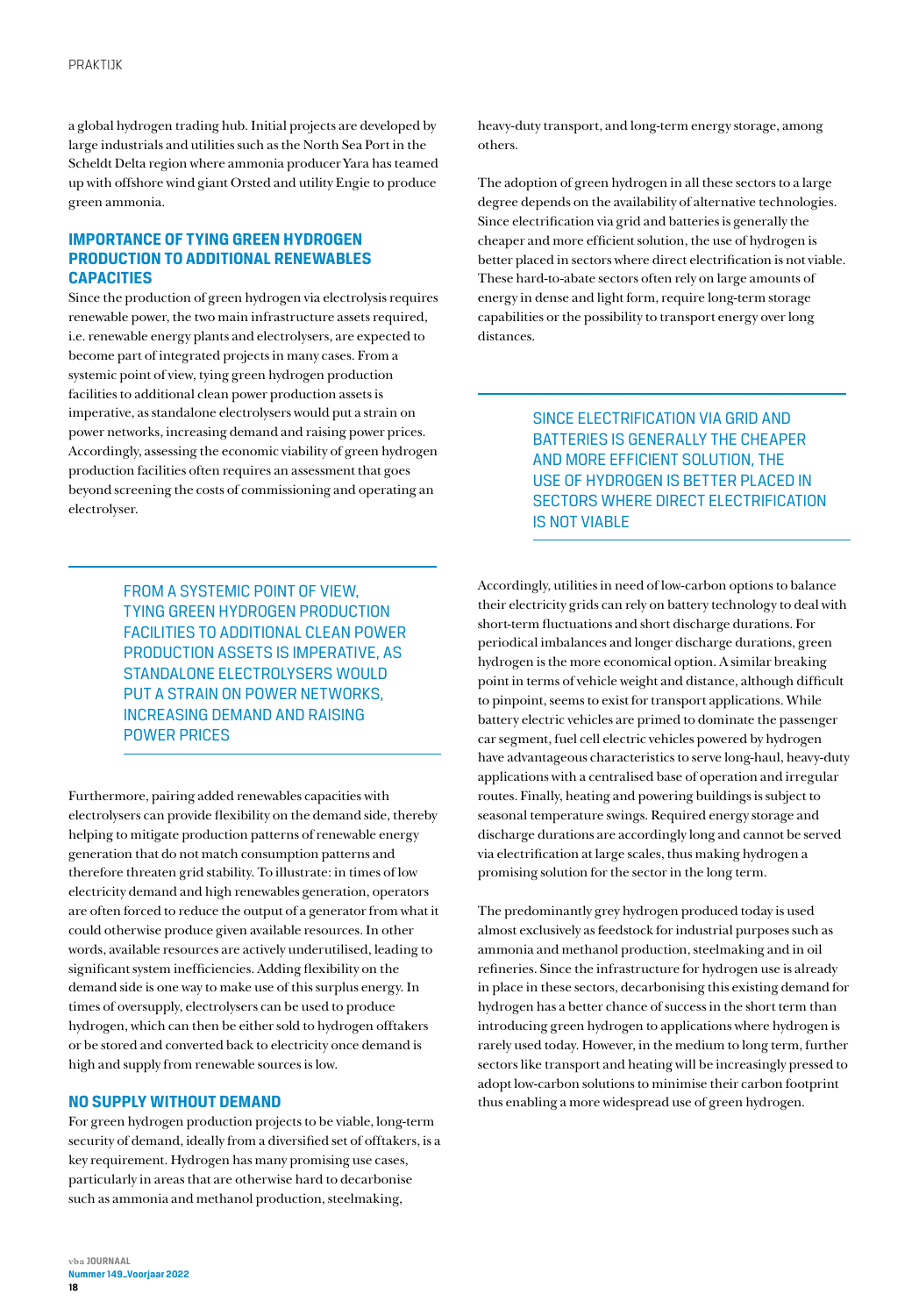## **CHALLENGES OF GREEN HYDROGEN ADOPTION**

Potential end users, regardless of the sector they are active in, are faced with several challenges when planning to switch their operations to green hydrogen. There are challenges arising from the low number of green hydrogen producers currently in the market, which brings a risk of supply interruptions. Adding to that are still immature regulatory frameworks in many regions causing further uncertainty. However, the most decisive challenges are related to the costs associated with upgrading equipment for hydrogen use and the production costs, i.e. the high price of green hydrogen compared to conventional fuels and grey hydrogen.

Without proper incentivisation, energy-intensive industries are unlikely to switch to green hydrogen in the near term, as expenses involved in the production of fossil fuel-based hydrogen production are still significantly lower than renewable energy-powered electrolysis. Today, the production costs for grey hydrogen, i.e. using non-renewable energy sources, stand at around USD 1-2/kg as compared to the USD 4-6/kg for green hydrogen. Initial examples in the steel industry such as Sweden's SSAB producing fossil-free steel with an on-site electrolyser show that offtakers still need a willingness to pay a premium for the ability to deliver a greener product.

However, three key drivers are expected to help bridge the cost gap between green and grey hydrogen by 2030: (i) scaling up of electrolyser manufacturing, producing larger industrial-scale electrolysers with reduced unit capacity costs, (ii) higher efficiency of electrolysers, and (iii) access to low-cost renewable power. At the same time, grey hydrogen is expected to increase in price due to effective carbon emission pricing.

# **GREEN HYDROGEN APPROACHING COST COMPETITIVENESS WITHIN THE DECADE**

Assuming a combination of the three key input drivers – economies of scale, efficiency gains, and lower costs of renewable energy production – McKinsey expects the cost of green hydrogen to be in the range of USD 2.0-4.0/kg by 2030. As outlined above, production could benefit from the classic learning curve of emerging technologies, with increasing adoption rates driving down costs. This has already been demonstrated by other clean energy technologies such as wind turbines, PV modules and lithium-ion battery storage.

McKinsey furthermore estimates an average 60% cost reduction in the production of green hydrogen from offshore wind in Europe by 2030, which is especially relevant for coastal regions like the Netherlands. The cost reduction will be mainly driven by a substantial decrease in the LCOE of offshore wind and the larger scale of electrolyser deployments totalling 90GW, as depicted in Figure 2. Therefore, assuming an estimated cost of green hydrogen of around USD 2.0-3.0/kg by 2030, an explicit carbon price would likely still be needed to ensure financial viability compared to the USD 0.8-1.0/kg expected for the usage of grey hydrogen.

#### Figure 2

Cost reduction for green H2 production from offshore wind – Hydrogen Council, 2020; Notes: 1. Values in USD/kg H2; 2. Assuming 4,000Nm3/h (~20MW) PEM electrolysers connected to offshore wind, excludes compression and storage; 3. Germany assumed



Consulting firm Wood Mackenzie estimates that a price of USD 40 per tonne of  $CO<sub>2</sub>$  is required to achieve global cost competitiveness for green hydrogen within the next ten years, in addition to the aforementioned production cost reductions. However, Wood Mackenzie expects that, based on renewable energy costs significantly below USD 30/MWh and 50% utilisation rates for electrolysers, green hydrogen could reach parity within the same timeframe in Australia, Germany and Japan without the need for carbon pricing. With carbon prices in the EU ETS scheme reaching around EUR 80 per tonne in early 2022, things seem to be moving in the right direction.

# EVEN MORE IMPORTANTLY, GREEN HYDROGEN HAS THE POTENTIAL TO FOLLOW A SIMILAR TRAJECTORY IN TERMS OF COST AS SOLAR PV DID WHILE NATURAL GAS PRICES HAVE BEEN ON A STEADY RISE

Assuming that in the future only clean solutions will remain investable, an even more relevant cost comparison needs to be made between green hydrogen and so-called blue hydrogen, i.e. grey hydrogen combined with some form of carbon capture and storage (CCS). Recent research by the Australian National University (ANU) suggests that the costs of blue hydrogen have been significantly underestimated in the past and severely questions the environmental benefits of the technology (Kurmelovs, 2021). Even more importantly, green hydrogen has the potential to follow a similar trajectory in terms of cost as solar PV did while natural gas prices have been on a steady rise. Accordingly, green hydrogen stands to become an important fuel in the future, the question is just how long it will take.